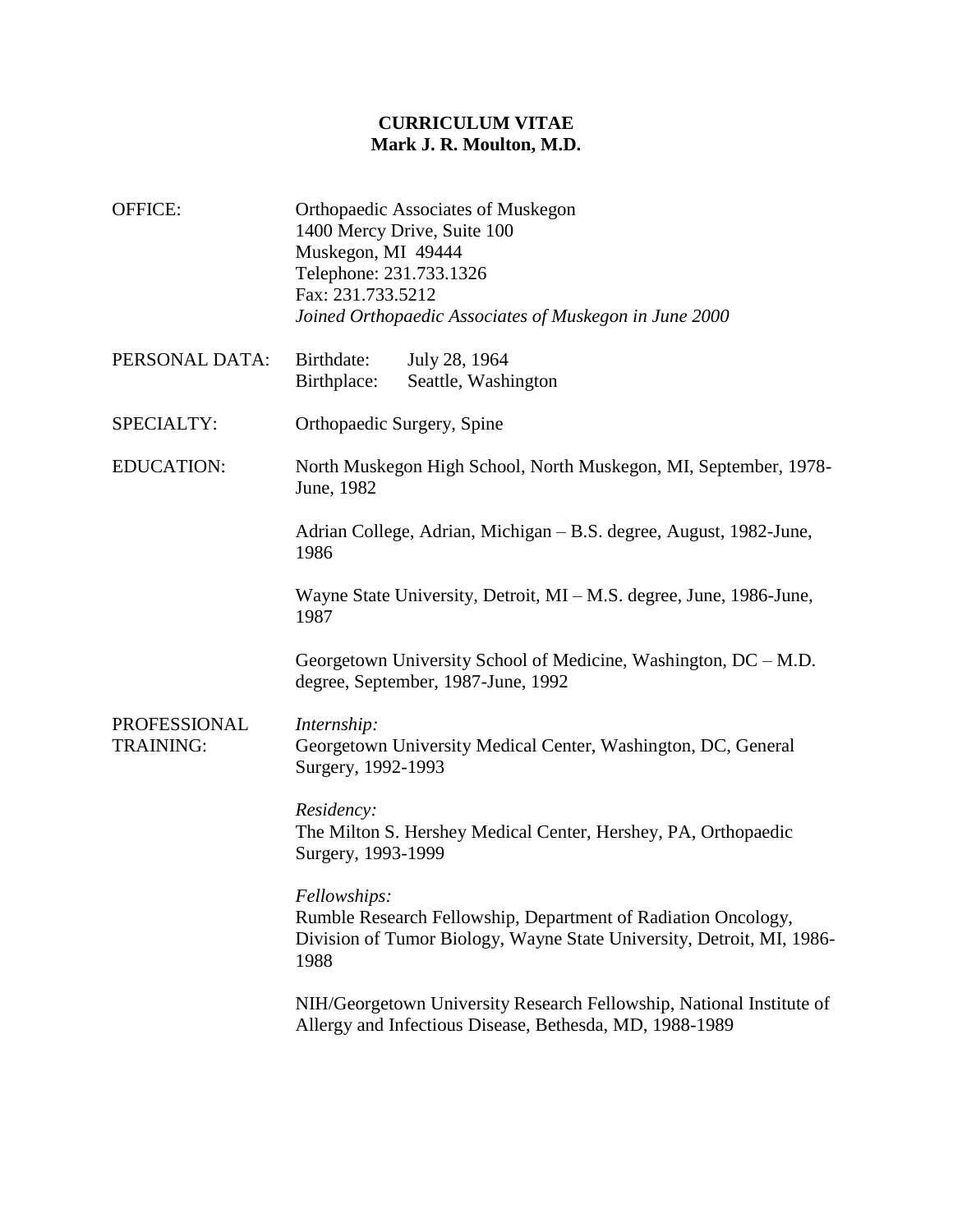|                                                             | Michael and Myrtle Baker Orthopaedic Research Fellowship, Penn State<br>College of Medicine, The Milton S. Hershey Medical Center,<br>Department of Orthopaedics, Hershey, PA, 1993-1995                                                                                                                                                                                                               |
|-------------------------------------------------------------|--------------------------------------------------------------------------------------------------------------------------------------------------------------------------------------------------------------------------------------------------------------------------------------------------------------------------------------------------------------------------------------------------------|
|                                                             | Thomas Jefferson University Spinal Surgery Fellowship, Rothman<br>Institute, Philadelphia, PA, 1999-2000                                                                                                                                                                                                                                                                                               |
| PROFESSIONAL/<br><b>SCHOLASTIC</b><br><b>ORGANIZATIONS:</b> | Sigma Xi, 1986<br>American Medical Student Association, 1988<br>American Medical Association, 1992<br>Pennsylvania Orthopaedic Society, 1997<br>North American Spine Society, 2000<br>Michigan State Medical Society, 2001<br>Muskegon County Medical Society, 2001<br>Michigan Orthopaedic Society, 2001<br>American Academy of Orthopaedic Surgery, 2001<br>American Spinal Injury Association, 2012 |
| <b>ACTIVITIES AND</b><br><b>ORGANIZATIONS:</b>              | Georgetown University Medical School<br>Curriculum Committee, 1989-1990<br>Financial Aide Committee, 1989-1992<br>Financial Aide Committee - Chairman, 1990-1991<br>Admissions Committee, 1992-1993                                                                                                                                                                                                    |
|                                                             | Georgetown University Medical Center<br>Executive Committee for Education, 1990-1992                                                                                                                                                                                                                                                                                                                   |
| <b>HONORS AND</b><br><b>AWARDS:</b>                         | Adrian College, Departmental Award for Excellence, 1986                                                                                                                                                                                                                                                                                                                                                |
|                                                             | Wayne State University, Rumble Fellowship Research Award,<br>1986-1987                                                                                                                                                                                                                                                                                                                                 |
|                                                             | Georgetown University School of Medicine, Georgetown University<br>Medical School Research Award, 1988                                                                                                                                                                                                                                                                                                 |
|                                                             | The Milton S. Hershey Medical Center, The Pennsylvania Orthopaedic<br>Society 2 <sup>nd</sup> Place Resident Presentation, 1995                                                                                                                                                                                                                                                                        |
|                                                             | Orthopaedic Trauma Association Edwin G. Bovill Award (Co-<br>Authored), 1996                                                                                                                                                                                                                                                                                                                           |
|                                                             | Eastern Orthopaedic Society Founder's Award (Co-Authored), 1997                                                                                                                                                                                                                                                                                                                                        |
|                                                             | American Orthopaedic Association Frank Stinchfield Award, (Co-<br>Authored), 1998                                                                                                                                                                                                                                                                                                                      |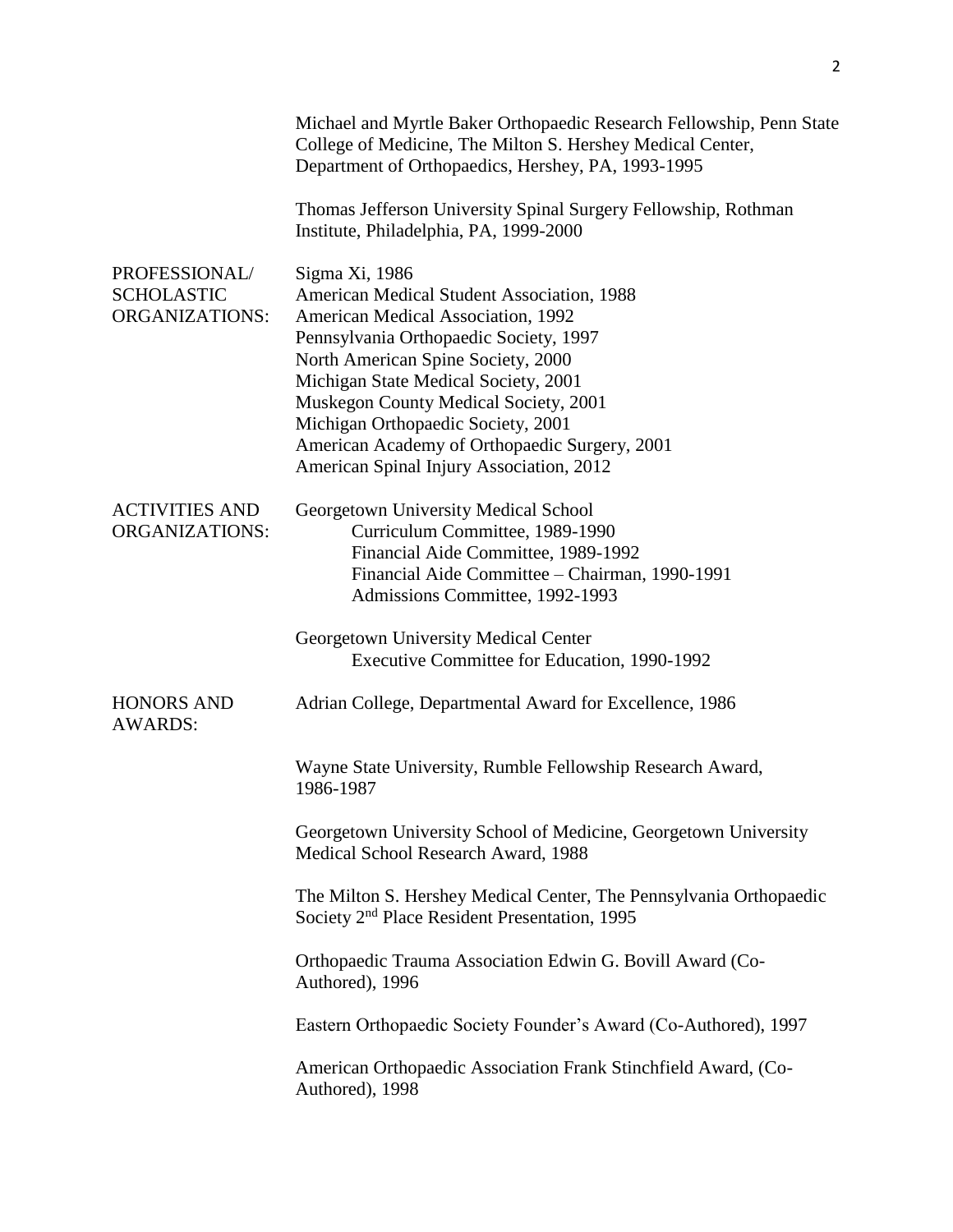|                                               | AOA-Zimmer Award (Co-Authored), 1998                                                                                                                                                                                                       |
|-----------------------------------------------|--------------------------------------------------------------------------------------------------------------------------------------------------------------------------------------------------------------------------------------------|
|                                               | AOA-Zimmer Award (Co-Authored), 2000                                                                                                                                                                                                       |
| <b>EXAMINATIONS:</b>                          | Georgetown University School of Medicine, September, 1987-June,<br>1992<br><b>NBME I</b> 460                                                                                                                                               |
|                                               | NBME II 202                                                                                                                                                                                                                                |
| LICENSURE:                                    | Certifications:<br>Advanced Cardiac Life Support, 1997<br>Advanced Trauma Life Support, 1997                                                                                                                                               |
|                                               | Licenses:<br>Surgical Internship License, Virginia, 1992<br>Medical Training License, Pennsylvania, 1993<br>License to Practice Medicine, Pennsylvania, 1997<br>License to Practice Medicine, Michigan, 2000                               |
| <b>BOARD</b><br><b>CERTIFICATION:</b>         | Board-certified Orthopaedic Surgeon, American Board of Orthopaedic<br>Surgery, September 2002                                                                                                                                              |
| <b>HOSPITAL</b><br>PRIVILEGES:                | Mercy General Health Partners, Muskegon, MI, 2000 to present<br>Hackley Hospital, Muskegon, MI, 2000 to present                                                                                                                            |
| <b>APPOINTMENTS:</b>                          | Vice Chief of Surgery, Mercy General Health Partners, Muskegon, MI<br>2004 to present                                                                                                                                                      |
| <b>PUBLICATIONS:</b><br><b>Book Chapters:</b> | Moulton, M. and Cotler, J. Application of Halo Traction. Spine<br>Surgery: Tricks of the Trade. Theime Publishing.                                                                                                                         |
|                                               | Moulton, M. and Cotler, J. Open Reduction Techniques for Unilateral<br>and Bilateral Facet Dislocations of the Cervical Spine. Spine Surgery:<br>Tricks of the Trade. Theime Publishing.                                                   |
|                                               | Moulton, M. and Vaccaro, A. Lateral Mass Screw Placement. Spine<br>Surgery: Tricks of the Trade. Theime Publishing.                                                                                                                        |
|                                               | Moulton, M. and Vacarro, A. Cervical Pedicle Screw Placement. Spine<br>Surgery: Tricks of the Trade. Theime Publishing.                                                                                                                    |
|                                               | Moulton, M., Vaccaro, A. and Cotler, J. Posterior Cervical Approach:<br>Decompression – Open Reduction of Unilateral and Bilateral Facet<br>Dislocations. Spine Surgery: Tricks of the Trade, Theime Publishing,<br>London, England, 2001. |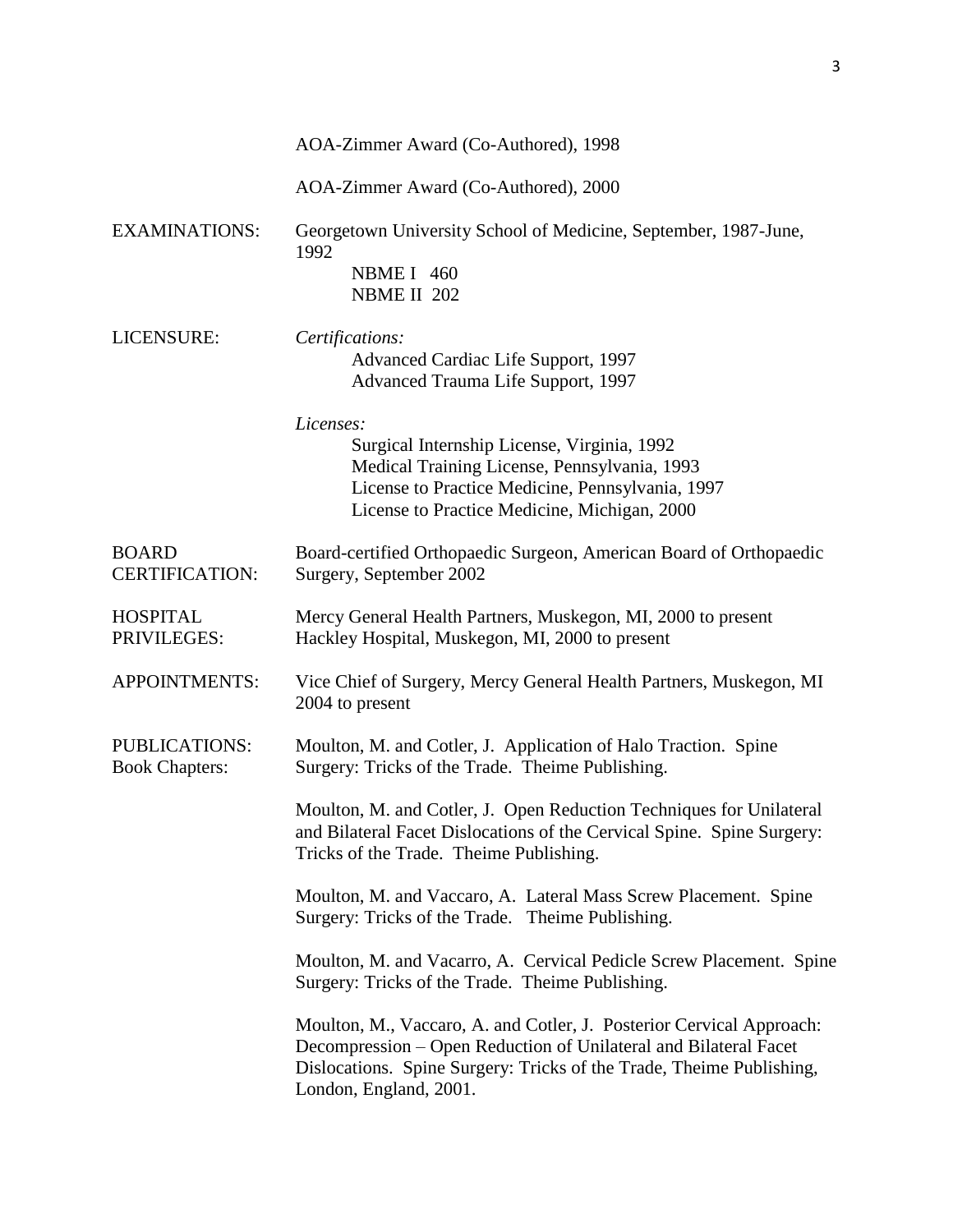|                   | Moulton, M. and Vaccaro, A. Posterior Cervical Approach:<br>Arthrodesis/Instrumentation. Anterior Bone Graft Placement in the<br>Cervical Spine. Spine Surgery: Tricks of the Trade. Theime Publishing,<br>London, England, 2001.                                  |
|-------------------|--------------------------------------------------------------------------------------------------------------------------------------------------------------------------------------------------------------------------------------------------------------------|
|                   | Moulton, M. and Vaccaro, A. Posterior Cervical Approach:<br>Arthrodesis/Instrumentation. Cervical Pedicle Screw Placement. Spine<br>Surgery: Tricks of the Trade. Theime Publishing, London, England,<br>2001.                                                     |
|                   | Moulton, M. and Vaccaro, A. Posterior Cervical Approach:<br>Arthrodesis/Instrumentation. Certical Lateral Mass Screw Placement<br>(C3-C7). Spine Surgery: Tricks of the Trade. Theime Publishing,<br>London, England, 2001.                                        |
|                   | Moulton, M. and Vaccaro, A. Anterior Cervical Approach:<br>Decompression. Application of Halo Orthosis. Spine Surgery: Tricks<br>of the Trade, Theime Publishing, London, England, 2001.                                                                           |
| <b>ABSTRACTS:</b> | Shaw, J. and Moulton, M. Proximal Tibial Osteotomy: An Operation<br>Based on a Bogus Mechanical Concept. The Knee Society, Baltimore,<br>MD, October 6, 1994.                                                                                                      |
|                   | Vrahas, M. and Moulton, M. The Accuracy of Iliac and Obturator<br>Views for the Predication of Articular Cartilage Incongruency in Both<br>Column Acetabular Fractures. Acetabular Trauma Update, Pittsburgh,<br>PA, November 1994.                                |
|                   | Reid, S., VanSlyke, M., Moulton, M and Mann, T. Safe Placement of<br>Proximal Tibial Transfixion Wires with Respect to Intracapsular<br>Penetration. Pennsylvania Orthopaedic Society, Philadelphia, PA,<br>November 1994.                                         |
|                   | Moulton, M., Wilson, S., Paul, E. and Allen, L. Iontophoresis of<br>Dexamethasone into Skin and Subcutaneous Tissues: A Controlled<br>Human Trail. 62 <sup>nd</sup> Annual Meeting of the American Academy of<br>Orthopaedic Surgeons, Orlando, FL, February 1995. |
|                   | Wilson, S., Moulton, M., Paul, E. and Allen, L. Iontophoresis of<br>Dexamethasone into Skin and Subcutaneous Tissues. Orthopaedic<br>Research Society Meeting, Orlando, FL, February 1995.                                                                         |
|                   | Stube, K., Black, K. and Moulton, M. The Effects of Interference Screw<br>Length on Distal Fixation for Anterior Cruciate Ligament<br>Reconstruction. 62 <sup>nd</sup> Annual Meeting of the American Academy of                                                   |
|                   |                                                                                                                                                                                                                                                                    |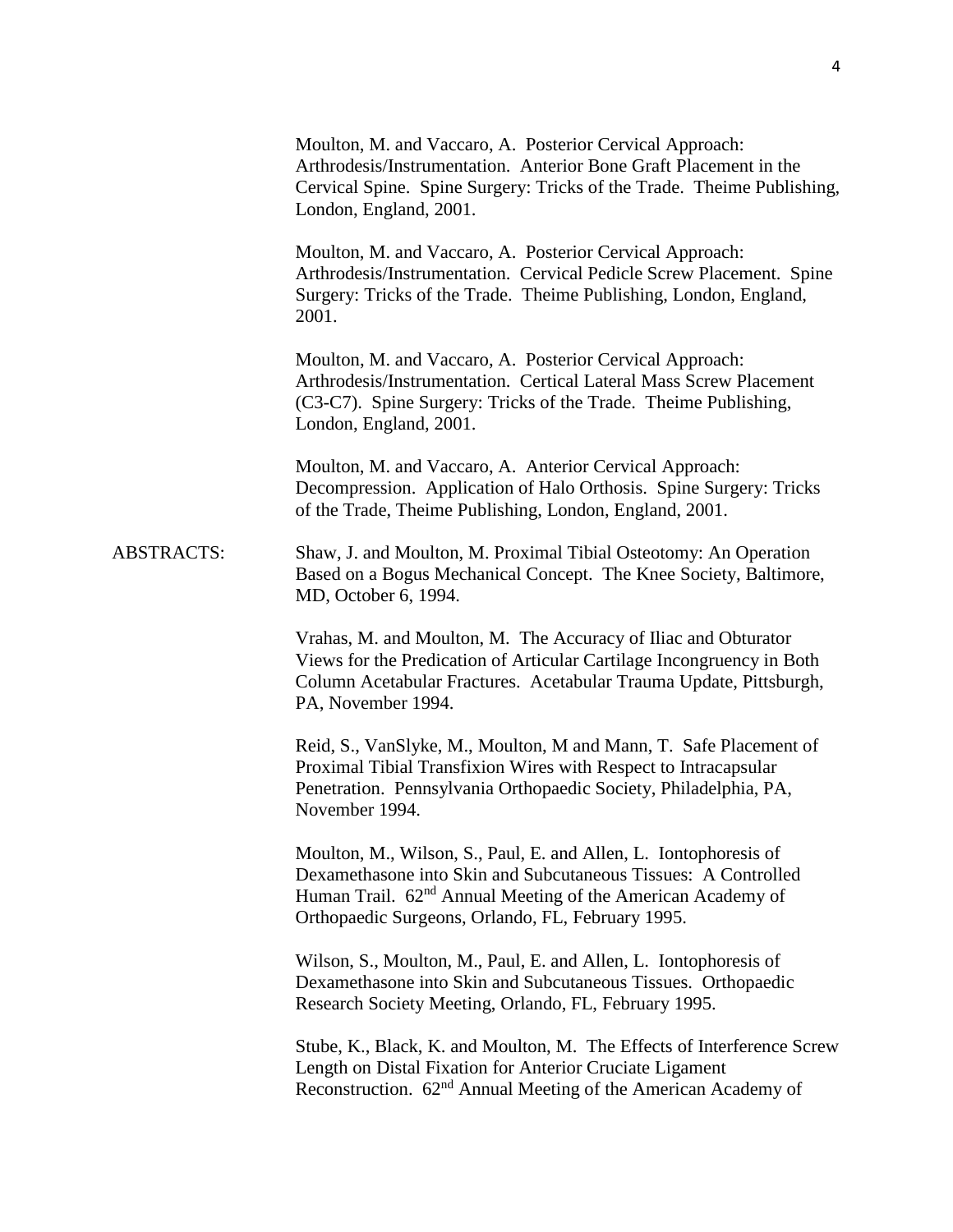Orthopaedic Surgeons, Orlando, FL, February 1995.

Reid, J., VanSlyke, M., Moulton, M. and Mann, T. Safe Placement of Proximal Tibial Transfixion Wires with Respect to Intracapsular Penetration. 62<sup>nd</sup> Annual Meeting of the American Academy of Orthopaedic Surgeons, Orlando, FL, February 1995.

Wilson, S., Moulton, M. and Shaw, J. The Effect of Cast Splitting on Relieving Compartment Pressures in the Lower Extremity. 28<sup>th</sup> American Orthopaedic Association's Annual Residents' Conference, Pittsburgh, PA, March 29 – April 1, 1995.

Moulton, M. and Reid, J. Proximal Tibial Safe Zones for the Placement of Transfixion Wires with Respect to Prevention of the Intracapsular Penetration. 28<sup>th</sup> American Orthopaedic Association's Annual Residents' Conference, Pittsburgh, PA, March 29-April 1, 1995.

Wall, T., Moulton, M. and Boal, D. The Use of Ultrasound in Diagnosing Ulnar Collateral Ligament Injuries of the Metacarpophalangeal (MP) Joint of the Thumb.  $28<sup>th</sup>$  American Orthopaedic Association's Annual Residents' Conference, Pittsburgh, PA, March 29-April, 1995.

Stube, K., Black, K. and Moulton, M. Shorter Interference Fit Screws During ACL Reconstruction. 1995 AOSSM Annual Meeting, London, Ontario, Canada, July 16-19, 1995.

Bixler, B., Naidu, S., Capo, J. and Moulton, M. Percutaneous Pin Fixation of Proximal Humerus Fractures: A Biomechanical Study. 63rd Annual Meeting of the American Academy of Orthopaedic Surgeons, Atlanta, GA, February 1996.

Moulton, M., Schneider, D., Kranitzky, G. and Pelligrini, V. The Effects of Femoral Reaming and Gluteal Myonecrosis on Heterotopic Ossification. 65th Annual Meeting of the American Academy of Orthopaedic Surgeons, New Orleans, LA, February 1998.

Segal, L., Schneider, D., Moulton, M. and Schwentker, E. Injury to the Capital Femoral Epiphysis in Growing Rabbits: An Animal Model for the Protective Role of the Ossific Nucleus in DDH. 65<sup>th</sup> Annual Meeting of the American Academy of Orthopaedic Surgeons, New Orleans, LA, February 1998.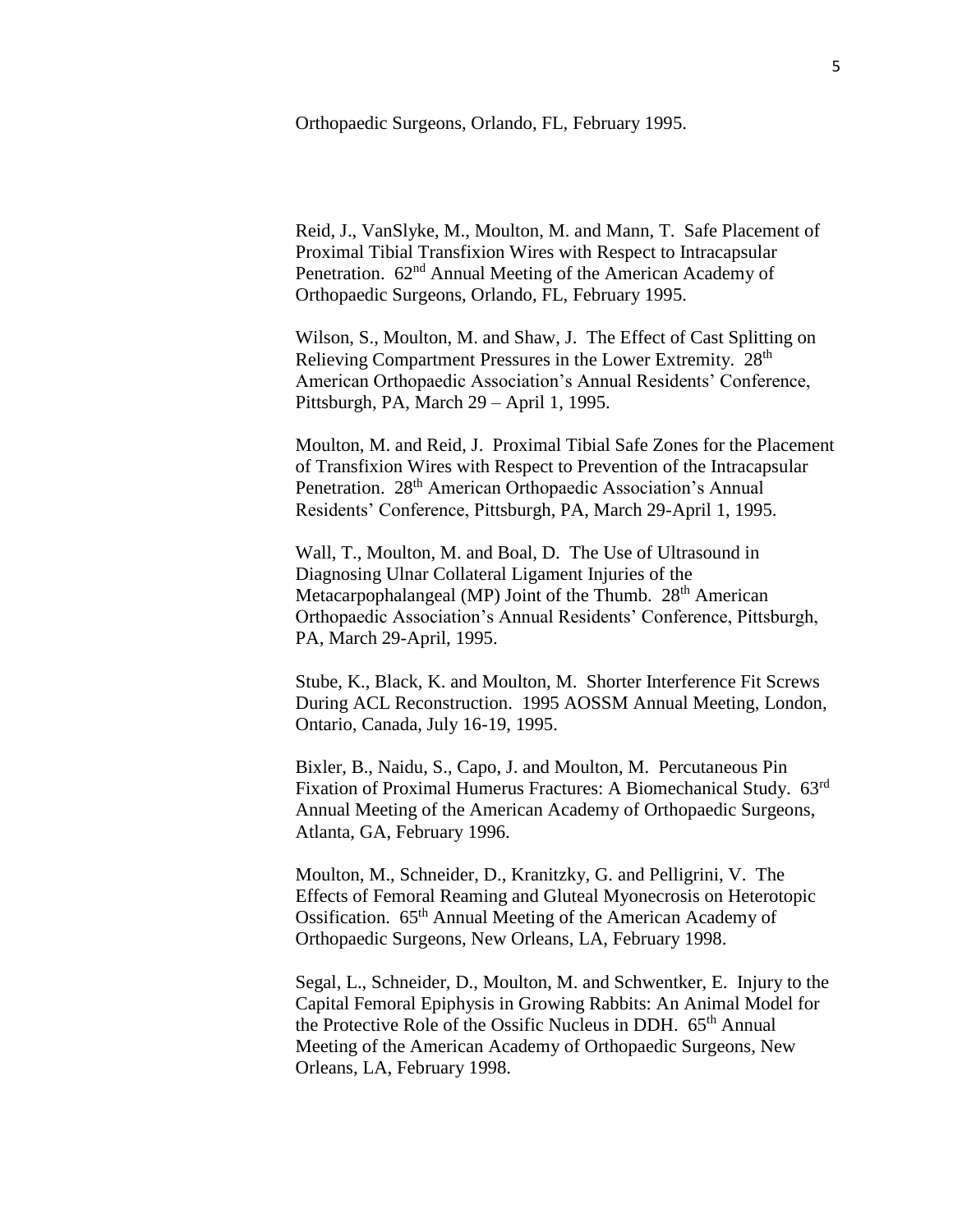| <b>MANUSCRIPTS:</b>                            | Reid, J., VanSlyke, M., Moulton, M. and Mann, T. Safe Placement of<br>Proximal Tibial Transfixion Wires with Respect to Intracapsular<br>Penetration. Submitted to JBJS.                                                                              |
|------------------------------------------------|-------------------------------------------------------------------------------------------------------------------------------------------------------------------------------------------------------------------------------------------------------|
|                                                | Shaw, J. and Moulton, M. High Tibial Osteotomy: An Operation Based<br>on a Spurious Mechanical Concept, A Theoretical Threatise. American<br>Journal of Orthopaedics, Volume 25 (6), June 1996.                                                       |
|                                                | Naidu, S., Bixler, B. and Moulton, M. Radiation Induced Physical<br>Changes in Ultra High Molecular Weight Polyethylene (UHMWPE)<br>Implant Components. Orthopaedics, Vol. 20 (2), February 1997.                                                     |
|                                                | Naidu, S., Cuckler, J., Ducheyne, P. and Moulton, M. Orderly Oriented<br>Wire Mesh: A Novel Porous Coating. Orthopaedics, Vol. 20(5), May<br>1997.                                                                                                    |
|                                                | Naidu, S., Capo, J., Moulton, M., Ciccone, W. and Radin, A.<br>Percutaneous Pinning of Distal Radius Fractures: A Biomechanical<br>Study. Journal of Hand Surgery, Vol. 22A (2), March 1997.                                                          |
|                                                | Stube, K., Black, K. and Moulton, M. The Effects of Interference Screw<br>Length on Tibial Tunnel Fixation for Anterior Cruciate Ligament<br>Reconstruction. Submitted to the American Journal of Sports Medicine.                                    |
|                                                | Naidu, S., Bixler, B., Capo, J. and Moulton, M. Biomechanical<br>Evaluation of Proximal Humerous Pinning Techniques. Orthopaedics,<br>Vol. 20 (11), November 1997.                                                                                    |
|                                                | Schneider, D., Moulton, M., Singapuri, K., Chinchilli, V., Deol, G. and<br>Pelligrini, V. Inhibition of Heterotopic Ossification with Radiation<br>Therapy in an Animal Model. Clinical Orthopaedics and Related<br>Research, Vol. 355, October 1998. |
|                                                | Segal, L., Berlin, J., Schnieder, D., Moulton, M. and Frauenhoffer, E.<br>Chondronecrosis of the Hip. The Protective Role of the Ossific Nulceus<br>in an Animal Model. Submitted for publication to Journal of Pediatric<br>Orthopaedics.            |
| NON-PEER<br><b>REVIEWED</b><br>PUBLICATIONS:   | Moulton, M., Nachwalter, R., Hilibrand, T., Vaccaro, A. and Albert, T.<br>Management of Cervical Kyphosis in Patients with Ankylosing<br>Spondylitis. Orthopaedic Tech. Review, May 2000.                                                             |
| PRESENTATIONS:<br><b>Poster Presentations:</b> | "Iontophoresis of Dexamenthasone into Skin and Subcutaneous Tissues:<br>A Controlled Human Trail". Moulton, M., Wilson, S., Paul, E. and<br>Allen, L. 62 <sup>nd</sup> Annual Meeting of the American Academy of                                      |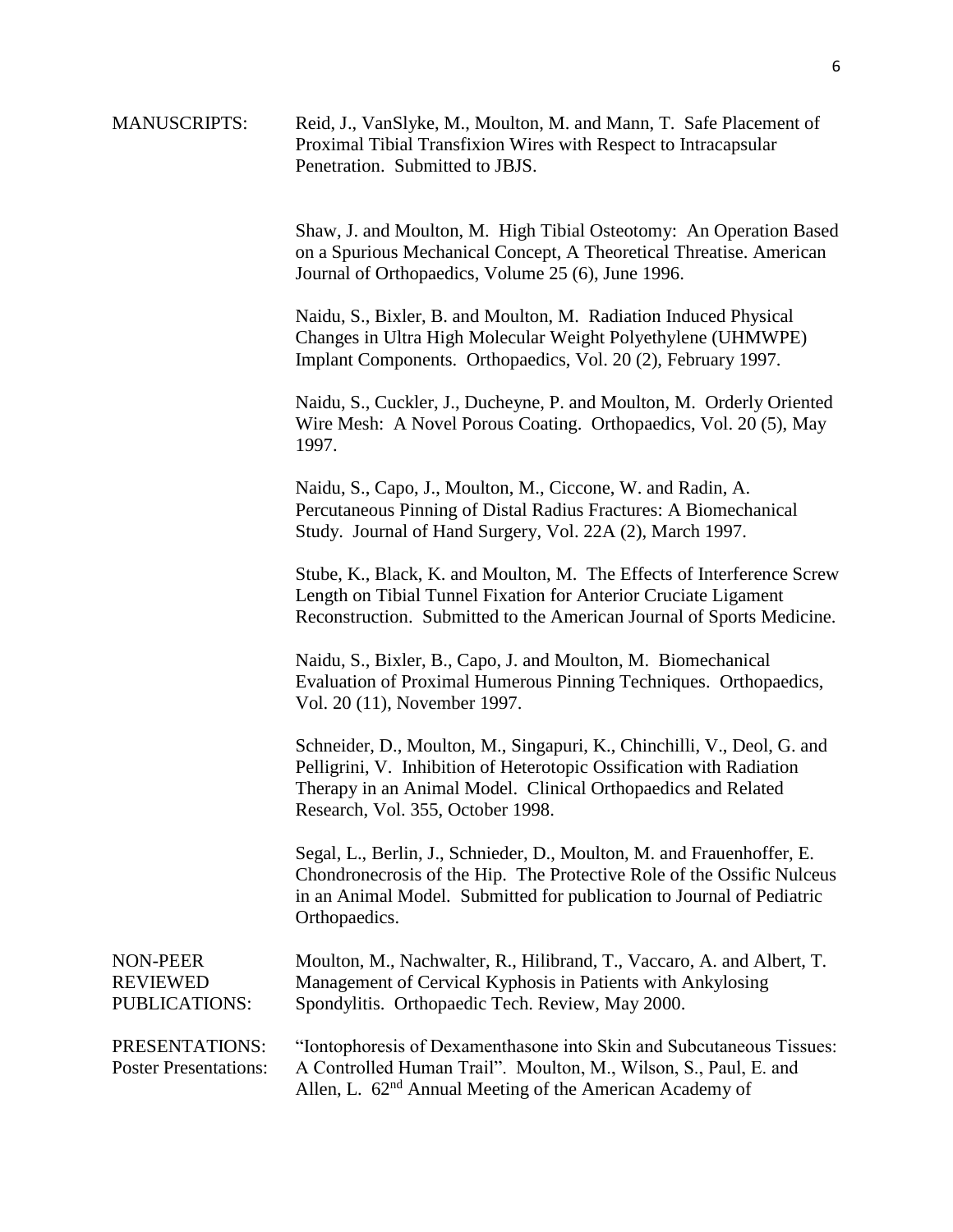Orthopaedic Surgeons, Orlando, FL, February 1995.

Iontophoresis of Dexamethasone into Skin and Subcutaneous Tissues". Wilson, S., Moulton, M., Paul, E. and Allen, L. Orthopaedic Research Society Meeting, Orlando, FL, February 1995.

"Comparison of Techniques for Evaluating the Postoperative Reductions of Acetabular Fractures". Vrahas, M., Bixler, B., Freudigman, P., Hospodar, P., Johnson, E. and Moulton, M. Orthopaedic Trauma Assocation, Los Angeles, CA, September 22-25, 1994.

"The Effects of Interference Screw Length on Distal Fixation for Anterior Cruciate Ligament Reconstruction". Stube, K., Black, K. and Moulton M. 62<sup>nd</sup> Annual Meeting of the American Academy of Orthopaedic Surgeons, Orlando, FL, Feburary 1995.

"Orthopaedic MRI Beyond Basic Spin Echo". Parris, W., VanSlyke, M. and Moulton, M. 62<sup>nd</sup> Annual Meeting of the American Academy of Orthopaedic Surgeons, Orlando, FL, February 1995.

"The Relationship of Upper Extremity Compressive Dressings to Forearm Compartment Pressures and Effect of Univalve and Bivalve Release". Capo, J., Moulton, M. and Reid, J. 63<sup>rd</sup> Annual Meeting of the American Academy of Orthopaedic Surgeons, Atlanta, GA, February 1996.

"The Influence of Metacarpophalangeal Joint Position on Thumb Basal Joint Loading". Moulton, M., Parentis, M., Kelley, M. and Pellegrini, V. The American Orthopaedic Association's 30<sup>th</sup> Annual Residents' Meeting, New York, NY, March 1997.

"Inhabition of Heterotopic Ossification with Radiation Therapy in an Animal Model". Moulton, M., Schneider, D., Deol, G. and Pelligrini, V. The American Orthopaedic Assocation's 31<sup>st</sup> Annual Residents' Meeting, Sacramento, CA, February 20-22, 1998.

**NATIONAL** PRESENTATIONS: "Iontophoresis of Dexamethasone into Skin and Subcutaneous Tissues: A Controlled Human Trail". Moulton, M. and Wilson, S. American College of Surgeous, Central Pennsylvania Chapter Annual Meeting, Harrisburg, PA, March 1994.

> "Proximal Tibial Osteotomy: An Operation Based on a Bogus Mechanical Concept". Shaw, J. and Moulton, M. The Knee Society, Baltimore, MD, October 6, 1994.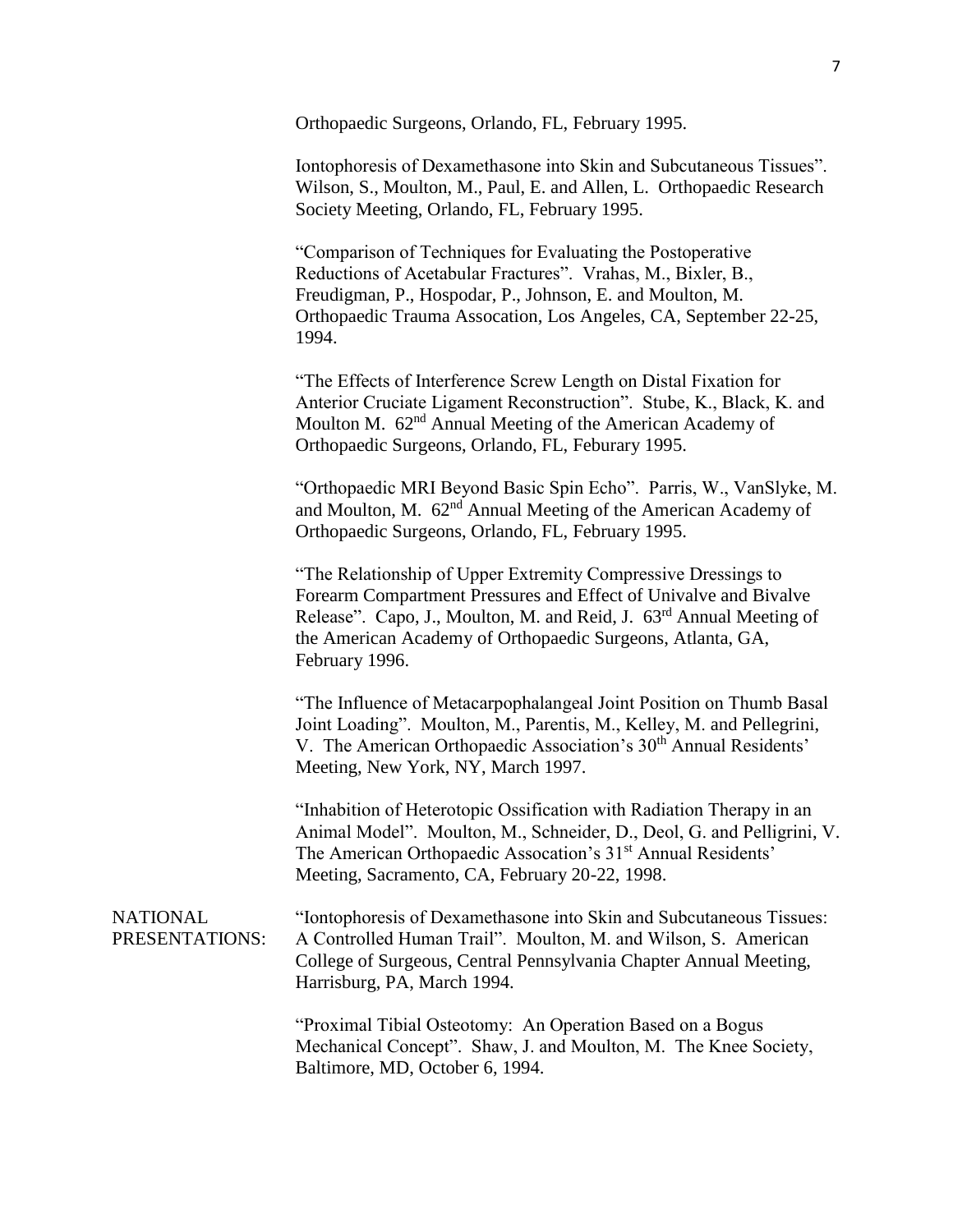"Safe Placement of Proximal Tibial Transfixion Wires with Respect to Intracapsular Penetration: Trauma Update". Pennsylvania Orthopaedic Society Annual Meeting, Pittsburgh, PA, November 16-19, 1994.

"The Effects of Interference Screw Length on Distal Fixation for Anterior Cruciate Ligament Reconstruction". Stube, K., Black, K. and Moulton, M. 62<sup>nd</sup> Annual Meeting of the American Academy of Orthopaedic Surgeons, Orlando, FL, February 1995.

"Safe Placement of Proximal Tibial Transfixion Wires with Respect to Intracapsular Penetration". Reid, J., Moulton M. and Wall, T. 62<sup>nd</sup> Annual Meeting of the American Academy of Orthopaedic Sugeons, Orlando, FL, February 1995.

"Proximal Tibial Osteotomy: An Operation Based on a Bogus Mechanical Concept". Shaw, J. and Moulton, M. 62<sup>nd</sup> Annual Meeting of the American Academy of Orthopaedic Surgeons, Orlando, FL, February 1995.

"Percutaneous Pin Fixation of Proximal Humerus Fractures". Naidu, S., Bixler, B., Capo, J. and Moulton, M.  $63<sup>rd</sup>$  Annual Meeting of the American Academy of Orthopaedic Surgeons, Atlanta, GA, February 1996.

"Percutaneous Pin Fixation of Proximal Humerus Fractures: A Biomechanical Study". Bixler, B., Naidu, S., Capo, J. and Moulton, M. 63rd Annual Meeting of the American Academy of Orthopaedic Surgeons, Atlanta, GA, February 1996.

"The Influence of Metacarpophalangeal Joint Position on Thumb Basal Joint Loading". Moulton, M., Kelly, M., Parentis, M. and Pelligrini, B. 51<sup>st</sup> Annual Meeting of the American Society for Surgery of the Hand, Nashville, TN, October 1996.

"Percutaneous Pin Fixation of Unstable Extra-Articular Distal Radius Fractures: A Biomechanical Study". Naidu, S., Capo, J., Ciccone, W. and Moulton, M. 64<sup>th</sup> Annual Meeting of the American Academy of Orthopaedic Surgeons, San Francisco, CA, February 1997.

"Effects of Interference Screw Length on Distal Fixation for ACL Reconstruction". Moulton, M., Stube, K. and Black, K. The American Orthopaedic Association's 30<sup>th</sup> Annual Residents' Meeting, New York, NY, March 1997.

"Biomechanical Effects of the Ossific Nucleus on the Femoral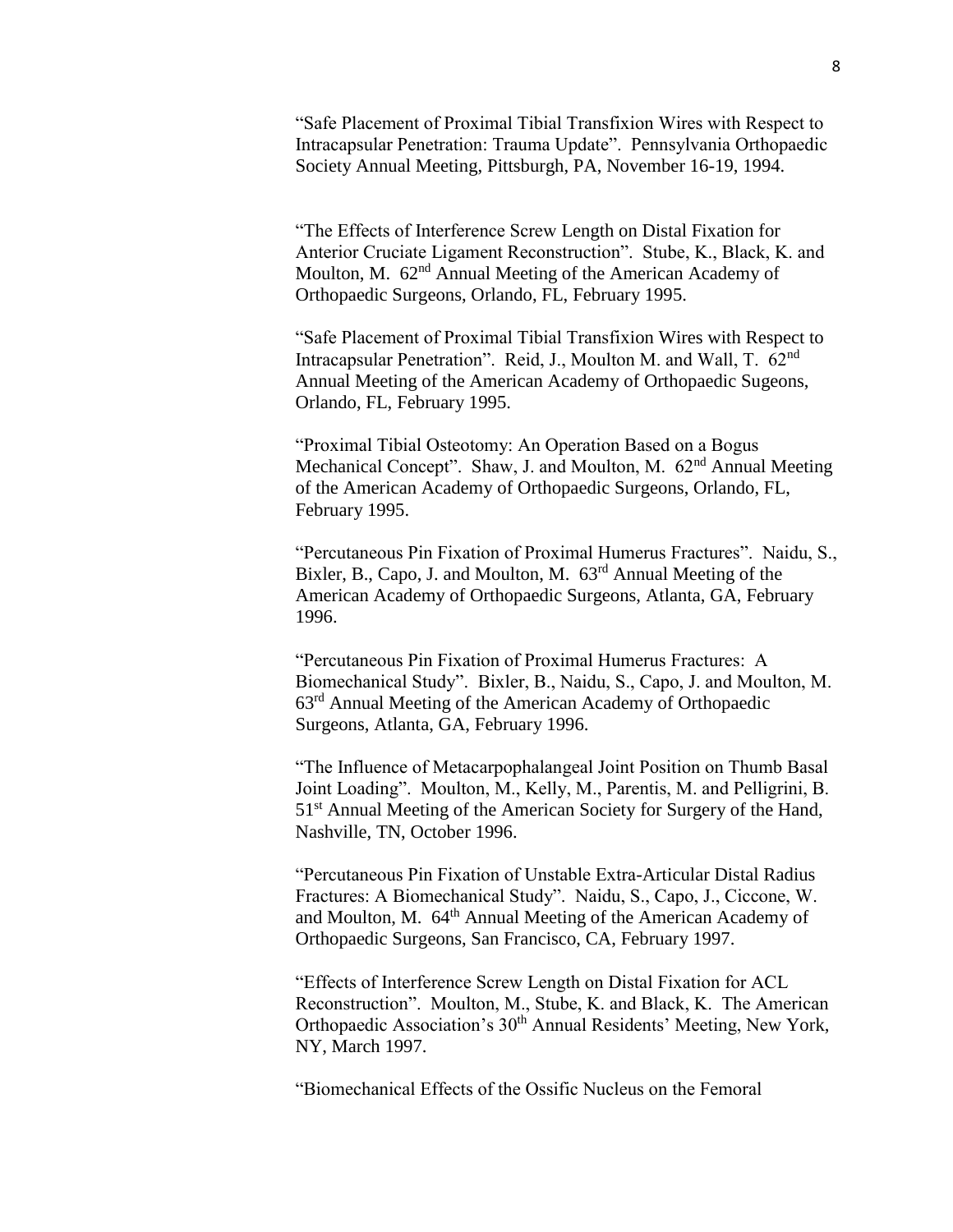Epiphysis". Segal, L., Schneider, D., Moulton, M. and Schwentker, E. Pediatric Orthopaedic Society of North America, Vancouver, Canada, May 13-18, 1997.

"The Effects of Perioperative Radiation on the Inhibition of Heterotopic Ossification in Rabbits: An Animal Model". Schneider, D., Moulton, M., Deol, G. and Pelligrini, V. 31<sup>st</sup> Annual Meeting of the American Orthopaedic Association Residents' Conference, February 20-22, 1998.

"Inhibition of Heterotopic Ossification with Radiation Therapy in an Animal Model". Moulton, M., Schneider, D., Deol, G. and Pellegrini, V. 65<sup>th</sup> Annual Meeting of the Academy of Orthopaedic Surgeons, Specialy Day/Hip Society, New Orleans, LA, March 19-23, 1998.

"Inhibition of Heterotopic Ossification with Radiation Therapy in an Animal Model". Moulton, M., Schneider, D., Deol, G. and Pellegrini, V. The American Orthopaedic Association, Asheville, NC, June 6, 1998.

"The Effects of Perioperative Radiation on the Inhibition of Heterotopic Ossification in Rabbits: An Animal Model". Deol, G., Schneider, D., Moulton, M., Singapuri, K., Chinchilli, V. and Pelligrini, V. 66<sup>th</sup> Annual Meeting of the American Academy of Orthopaedic Surgeons, Anaheim, CA, February 5, 1999.

"Injury to the Capital Femoral Epiphysis in Growing Rabbits: An Animal Model for the Protective Role of the Ossific Nucleus in DDH". Segal, L., Berlin, J., Schneider, D., Moulton, M. and Frauenhoffer, E. 66th Annual Meeting of the American Academy of Orthopaedic Sugeons, Anaheim, CA, February 5, 1999.

"Management of Cervical Trauma, Posterior Approach". AO/ASIF Clinical Instructor, Philadelphia, PA, February 2000.

"Presentation at the  $12<sup>th</sup>$  Annual Thomas Jefferson Spine Fellows Alumni Symposium, Newport, RI, July 10-21, 2012.

| REGIONAL       | "The Effects of Metacarpophalangeal Joint Position on the Contact"     |
|----------------|------------------------------------------------------------------------|
| PRESENTATIONS: | Forces Across the Trapeziometacarpal Joint". Moulton, M., Kelly, M.,   |
|                | Parentis, M. and Pelligrini, V. The Annual Meeting of the Pennsylvania |
|                | Orthopaedic Society, Philadelphia, PA, November 1995.                  |
|                |                                                                        |

| <b>LOCAL</b>   | "Adenocarcinoma, Unknown Primary with Distant Metastasis".       |
|----------------|------------------------------------------------------------------|
| PRESENTATIONS: | Moulton, M. and Crawford, M. Mercy General Health Partners Tumor |
|                | Board, Muskegon, MI, November 6, 2001.                           |